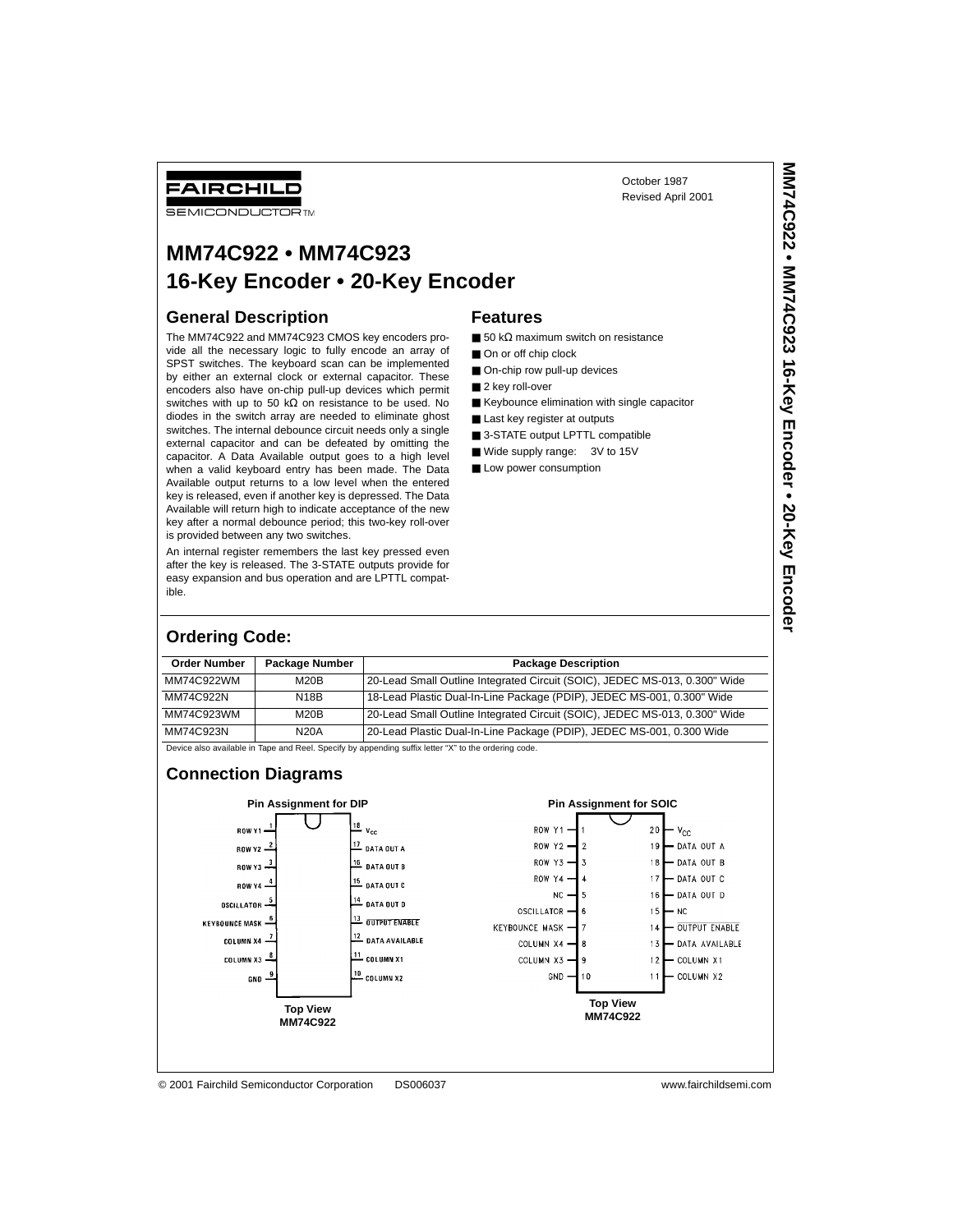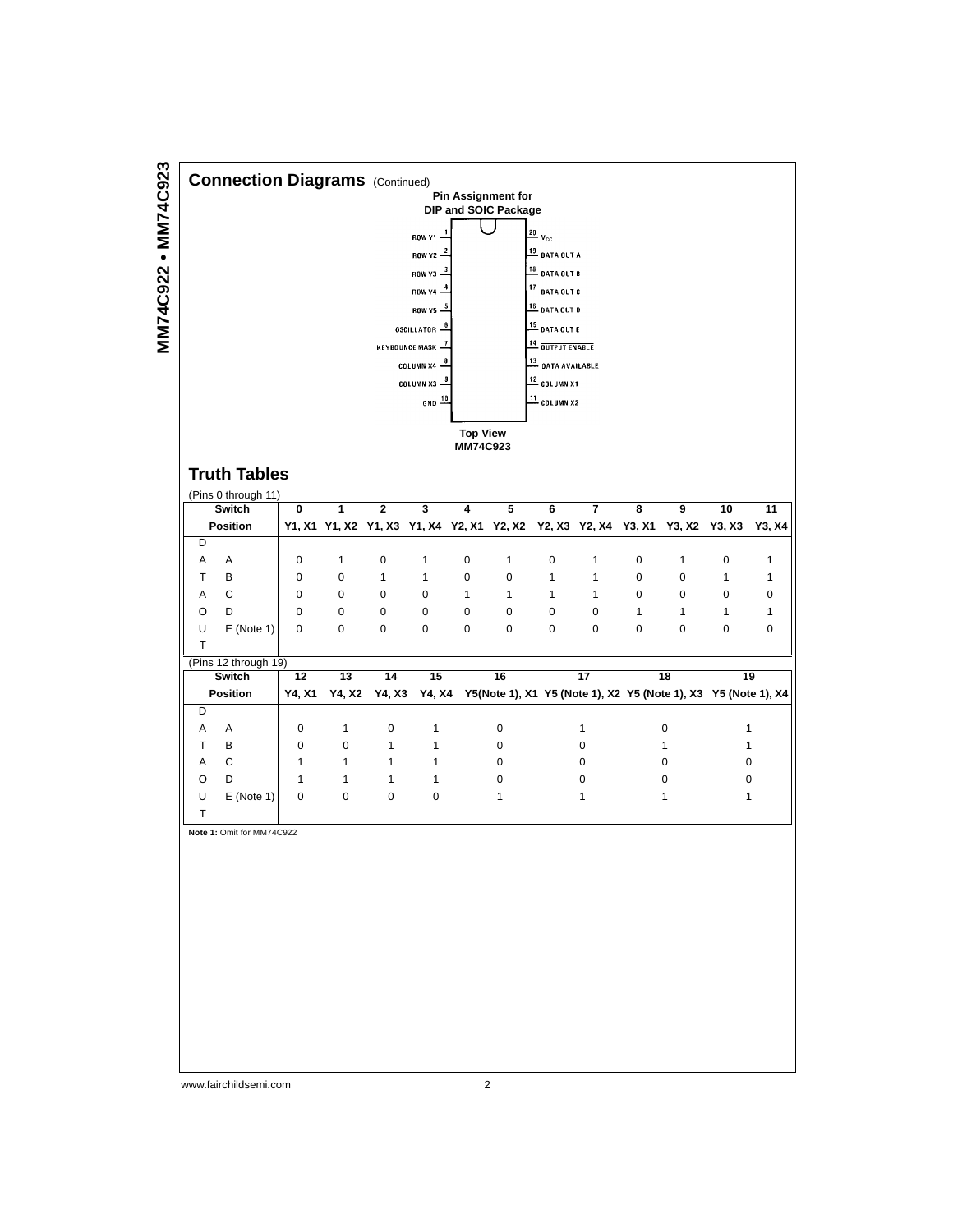

MM74C922 . MM74C923 **MM74C922 • MM74C923**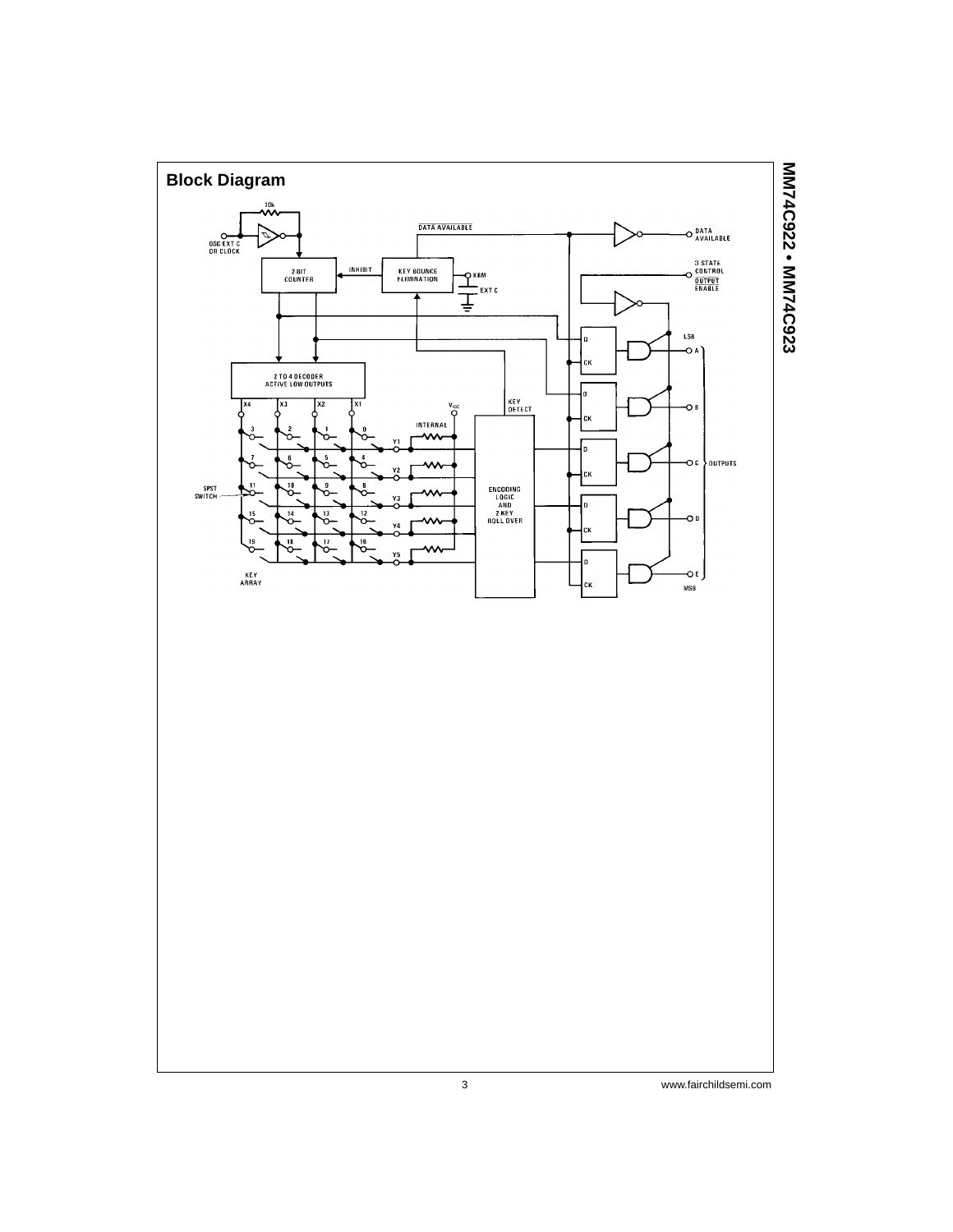### **Absolute Maximum Ratings**(Note 2)

| Voltage at Any Pin                  | $V_{CC}$ – 0.3V to V $_{CC}$ + 0.3V |
|-------------------------------------|-------------------------------------|
| Operating Temperature Range         |                                     |
| MM74C922. MM74C923                  | $-40^{\circ}$ C to $+85^{\circ}$ C  |
| Storage Temperature Range           | $-65^{\circ}$ C to $+150^{\circ}$ C |
| Power Dissipation (P <sub>D</sub> ) |                                     |
| Dual-In-Line                        | 700 mW                              |
| Small Outline                       | 500 mW                              |
| Operating V <sub>CC</sub> Range     | 3V to 15V                           |
| Vcc.                                | 18V                                 |
| <b>Lead Temperature</b>             |                                     |
| (Soldering, 10 seconds)             | 260°C                               |

**Note 2:** "Absolute Maximum Ratings" are those values beyond which the safety of the device cannot be guaranteed. Except for "Operating Temperature Range" they are not meant to imply that the devices should be operated at conditions for actual device operation.

## **DC Electrical Characteristics**

| Min/Max limits apply across temperature range unless otherwise specified |                                  |                                                         |                    |              |                |                         |  |  |
|--------------------------------------------------------------------------|----------------------------------|---------------------------------------------------------|--------------------|--------------|----------------|-------------------------|--|--|
| Symbol                                                                   | Parameter                        | <b>Conditions</b>                                       | Min                | Typ          | Max            | Units                   |  |  |
| <b>CMOS TO CMOS</b>                                                      |                                  |                                                         |                    |              |                |                         |  |  |
| $V_{T+}$                                                                 | Positive-Going Threshold Voltage | $V_{CC} = 5V$ , $I_{IN} \ge 0.7$ mA                     | 3.0                | 3.6          | 4.3            | $\vee$                  |  |  |
|                                                                          | at Osc and KBM Inputs            | $V_{\text{CC}} = 10V, I_{\text{IN}} \ge 1.4 \text{ mA}$ | 6.0                | 6.8          | 8.6            | V                       |  |  |
|                                                                          |                                  | $V_{CC}$ = 15V, $I_{IN} \ge 2.1$ mA                     | 9.0                | 10           | 12.9           | V                       |  |  |
| $\overline{V_{T-}}$                                                      | Negative-Going Threshold Voltage | $V_{\text{CC}} = 5V$ , $I_{\text{IN}} \ge 0.7$ mA       | 0.7                | 1.4          | 2.0            | $\vee$                  |  |  |
|                                                                          | at Osc and KBM Inputs            | $V_{CC} = 10V$ , $I_{IN} \ge 1.4$ mA                    | 1.4                | 3.2          | 4.0            | V                       |  |  |
|                                                                          |                                  | $V_{CC}$ = 15V, $I_{IN} \ge 2.1$ mA                     | 2.1                | 5            | 6.0            | $\vee$                  |  |  |
| $V_{IN(1)}$                                                              | Logical "1" Input Voltage,       | $V_{\rm CC} = 5V$                                       | 3.5                | 4.5          |                | $\vee$                  |  |  |
|                                                                          | Except Osc and KBM Inputs        | $V_{CC} = 10V$                                          | 8.0                | 9            |                | $\vee$                  |  |  |
|                                                                          |                                  | $V_{\text{C} \text{C}} = 15V$                           | 12.5               | 13.5         |                | $\vee$                  |  |  |
| $V_{IN(0)}$                                                              | Logical "0" Input Voltage,       | $V_{\text{C} \text{C}} = 5V$                            |                    | 0.5          | 1.5            | $\overline{\mathsf{v}}$ |  |  |
|                                                                          | Except Osc and KBM Inputs        | $V_{C}$ = 10V                                           |                    | $\mathbf{1}$ | $\overline{2}$ | V                       |  |  |
|                                                                          |                                  | $V_{CC} = 15V$                                          |                    | 1.5          | 2.5            | V                       |  |  |
| $I_{rp}$                                                                 | Row Pull-Up Current at Y1, Y2,   | $V_{CC} = 5V$ , $V_{IN} = 0.1 V_{CC}$                   |                    | $-2$         | $-5$           | μA                      |  |  |
|                                                                          | Y3, Y4 and Y5 Inputs             | $V_{C}$ = 10V                                           |                    | $-10$        | $-20$          | μA                      |  |  |
|                                                                          |                                  | $V_{CC} = 15V$                                          |                    | $-22$        | $-45$          | μA                      |  |  |
| $\overline{V}_{OUT(1)}$                                                  | Logical "1" Output Voltage       | $V_{CC} = 5V$ , $I_{O} = -10 \mu A$                     | 4.5                |              |                | $\vee$                  |  |  |
|                                                                          |                                  | $V_{\text{CC}} = 10V, I_{\text{O}} = -10 \mu A$         | 9                  |              |                | V                       |  |  |
|                                                                          |                                  | $V_{\text{CC}} = 15V$ , $I_{\text{O}} = -10 \mu A$      | 13.5               |              |                | V                       |  |  |
| $\overline{V}_{\text{OUT}(0)}$                                           | Logical "0" Output Voltage       | $V_{\text{CC}} = 5V$ , $I_{\text{O}} = 10 \mu$ A        |                    |              | 0.5            | $\overline{V}$          |  |  |
|                                                                          |                                  | $V_{C} = 10V$ , $I_{O} = 10 \mu A$                      |                    |              | $\mathbf{1}$   | V                       |  |  |
|                                                                          |                                  | $V_{CC}$ = 15V, $I_{O}$ = 10 $\mu$ A                    |                    |              | 1.5            | $\vee$                  |  |  |
| $R_{on}$                                                                 | Column "ON" Resistance at        | $V_{\text{CC}} = 5V$ , $V_{\text{O}} = 0.5V$            |                    | 500          | 1400           | Ω                       |  |  |
|                                                                          | X1, X2, X3 and X4 Outputs        | $V_{C} = 10V, V_{O} = 1V$                               |                    | 300          | 700            | $\Omega$                |  |  |
|                                                                          |                                  | $V_{\rm CC} = 15V$ , $V_{\rm O} = 1.5V$                 |                    | 200          | 500            | $\Omega$                |  |  |
| $_{\rm lcc}$                                                             | Supply Current                   | $V_{\Gamma} = 5V$                                       |                    | 0.55         | 1.1            | mA                      |  |  |
|                                                                          | Osc at 0V, (one Y low)           | $V_{C}$ = 10V                                           |                    | 1.1          | 1.9            | mA                      |  |  |
|                                                                          |                                  | $V_{CC} = 15V$                                          |                    | 1.7          | 2.6            | mA                      |  |  |
| $I_{IN(1)}$                                                              | Logical "1" Input Current        | $V_{CC}$ = 15V, $V_{IN}$ = 15V                          |                    | 0.005        | 1.0            | μA                      |  |  |
|                                                                          | at Output Enable                 |                                                         |                    |              |                |                         |  |  |
| $I_{IN(0)}$                                                              | Logical "0" Input Current        | $V_{CC}$ = 15V, $V_{IN}$ = 0V                           | $-1.0$             | $-0.005$     |                | μA                      |  |  |
|                                                                          | at Output Enable                 |                                                         |                    |              |                |                         |  |  |
|                                                                          | <b>CMOS/LPTTL INTERFACE</b>      |                                                         |                    |              |                |                         |  |  |
| $V_{IN(1)}$                                                              | Except Osc and KBM Inputs        | $V_{C} = 4.75V$                                         | $V_{\rm CC}$ – 1.5 |              |                | $\vee$                  |  |  |
| $V_{IN(0)}$                                                              | Except Osc and KBM Inputs        | $V_{CC} = 4.75V$                                        |                    |              | 0.8            | $\vee$                  |  |  |
| $\bar{V}_{OUT(1)}$                                                       | Logical "1" Output Voltage       | $I_{\Omega} = -360 \mu A$                               |                    |              |                |                         |  |  |
|                                                                          |                                  | $V_{C} = 4.75V$                                         | 2.4                |              |                | V                       |  |  |
|                                                                          |                                  | $I_{\Omega} = -360 \mu A$                               |                    |              |                |                         |  |  |
|                                                                          |                                  |                                                         |                    |              |                |                         |  |  |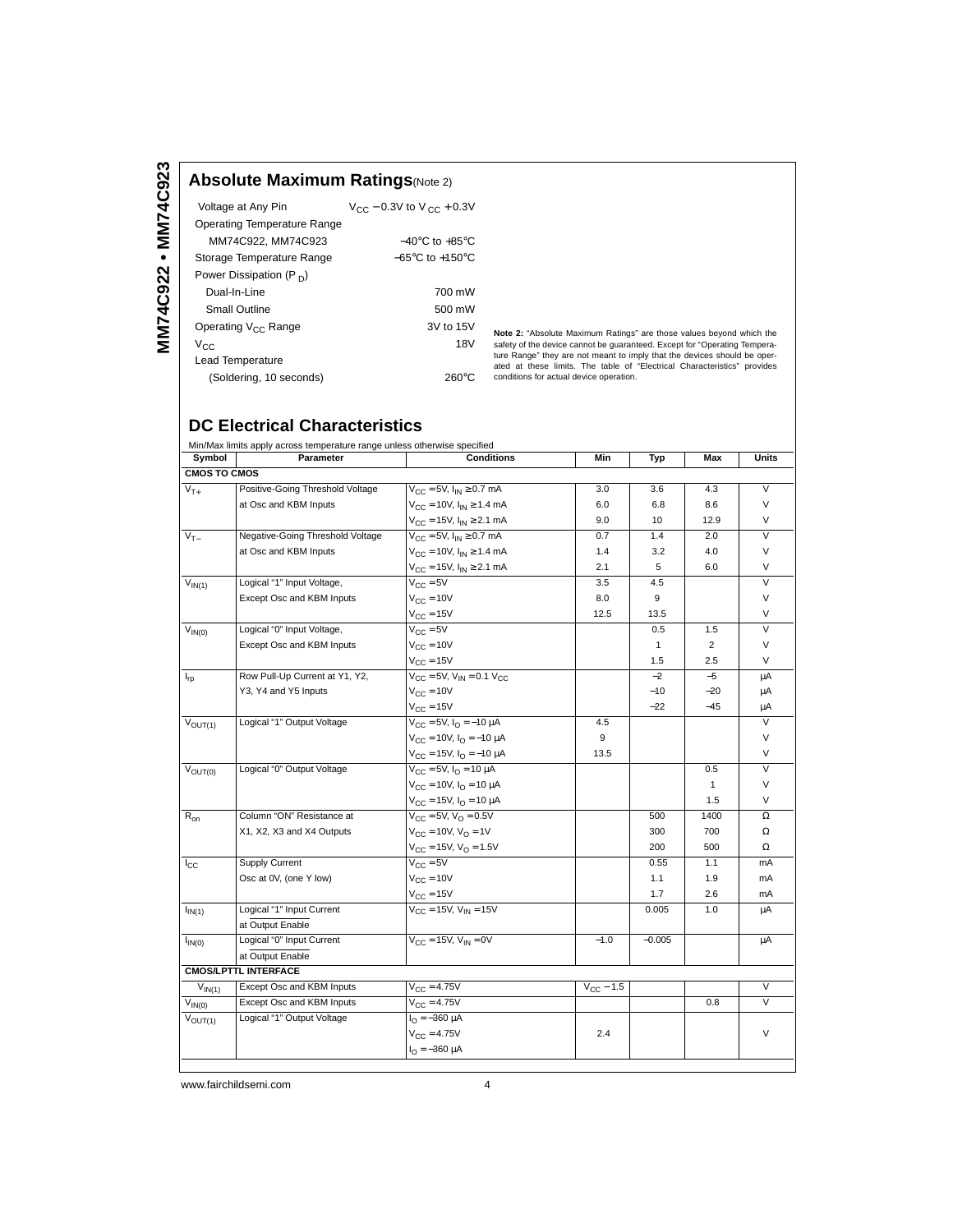| DC Electrical Characteristics (Continued) |  |
|-------------------------------------------|--|
|                                           |  |

| DC Electrical Characteristics (Continued) |                                                                                     |                                                 |         |        |     |              |
|-------------------------------------------|-------------------------------------------------------------------------------------|-------------------------------------------------|---------|--------|-----|--------------|
| Symbol                                    | <b>Parameter</b>                                                                    | <b>Conditions</b>                               | Min     | Typ    | Max | <b>Units</b> |
| $V_{\text{OUT}(0)}$                       | Logical "0" Output Voltage                                                          | $I_0 = -360 \mu A$                              |         |        |     |              |
|                                           |                                                                                     | $V_{C} = 4.75V$                                 |         |        | 0.4 | $\vee$       |
|                                           |                                                                                     | $I_{\Omega} = -360 \mu A$                       |         |        |     |              |
|                                           | <b>OUTPUT DRIVE (See Family Characteristics Data Sheet) (Short Circuit Current)</b> |                                                 |         |        |     |              |
| <b>ISOURCE</b>                            | <b>Output Source Current</b>                                                        | $V_{CC}$ = 5V, $V_{OUT}$ = 0V,                  | $-1.75$ | $-3.3$ |     | mA           |
|                                           | (P-Channel)                                                                         | $T_A = 25$ °C                                   |         |        |     |              |
| <b>SOURCE</b>                             | <b>Output Source Current</b>                                                        | $V_{\text{CC}} = 10V$ , $V_{\text{OUT}} = 0V$ , | $-8$    | $-15$  |     | mA           |
|                                           | (P-Channel)                                                                         | $T_A = 25$ °C                                   |         |        |     |              |
| I <sub>SINK</sub>                         | Output Sink Current                                                                 | $V_{CC}$ = 5V, $V_{OUT}$ = $V_{CC}$ ,           | 1.75    | 3.6    |     | mA           |
|                                           | (N-Channel)                                                                         | $T_A = 25^{\circ}C$                             |         |        |     |              |
| $I_{SINK}$                                | <b>Output Sink Current</b>                                                          | $V_{CC} = 10V$ , $V_{OUT} = V_{CC}$             | 8       | 16     |     | mA           |
|                                           | (N-Channel)                                                                         | $T_A = 25^{\circ}C$                             |         |        |     |              |

## **AC Electrical Characteristics** (Note 3)

| Symbol                              | Parameter                   | <b>Conditions</b>                      | Min | Typ | Max | Units |
|-------------------------------------|-----------------------------|----------------------------------------|-----|-----|-----|-------|
| $t_{\text{pd0}}$ , $t_{\text{pd1}}$ | Propagation Delay Time to   | $C_1 = 50$ pF (Figure 1)               |     |     |     |       |
|                                     | Logical "0" or Logical "1"  | $V_{C}$ = 5V                           |     | 60  | 150 | ns    |
|                                     | from D.A.                   | $V_{CC} = 10V$                         |     | 35  | 80  | ns    |
|                                     |                             | $V_{CC} = 15V$                         |     | 25  | 60  | ns    |
| $t_{OH}$ , $t_{1H}$                 | Propagation Delay Time from | $R_L = 10k$ , $C_L = 10$ pF (Figure 2) |     |     |     |       |
|                                     | Logical "0" or Logical "1"  | $V_{CC} = 5V$ , $R_1 = 10k$            |     | 80  | 200 | ns    |
|                                     | into High Impedance State   | $V_{CC}$ = 10V, C <sub>1</sub> = 10 pF |     | 65  | 150 | ns    |
|                                     |                             | $V_{\text{CC}} = 15V$                  |     | 50  | 110 | ns    |
| $t_{H0}$ , $t_{H1}$                 | Propagation Delay Time from | $R_1 = 10k$ , $C_1 = 50$ pF (Figure 2) |     |     |     |       |
|                                     | High Impedance State to a   | $V_{CC} = 5V$ , $R_L = 10k$            |     | 100 | 250 | ns    |
|                                     | Logical "0" or Logical "1"  | $V_{CC} = 10V$ , $C_L = 50$ pF         |     | 55  | 125 | ns    |
|                                     |                             | $V_{\text{CC}} = 15V$                  |     | 40  | 90  | ns    |
| $C_{IN}$                            | Input Capacitance           | Any Input (Note 4)                     |     | 5   | 7.5 | pF    |
| $C_{OUT}$                           | 3-STATE Output Capacitance  | Any Output (Note 4)                    |     | 10  |     | pF    |

**Note 3:** AC Parameters are guaranteed by DC correlated testing.

**Note 4:** Capacitance is guaranteed by periodic testing.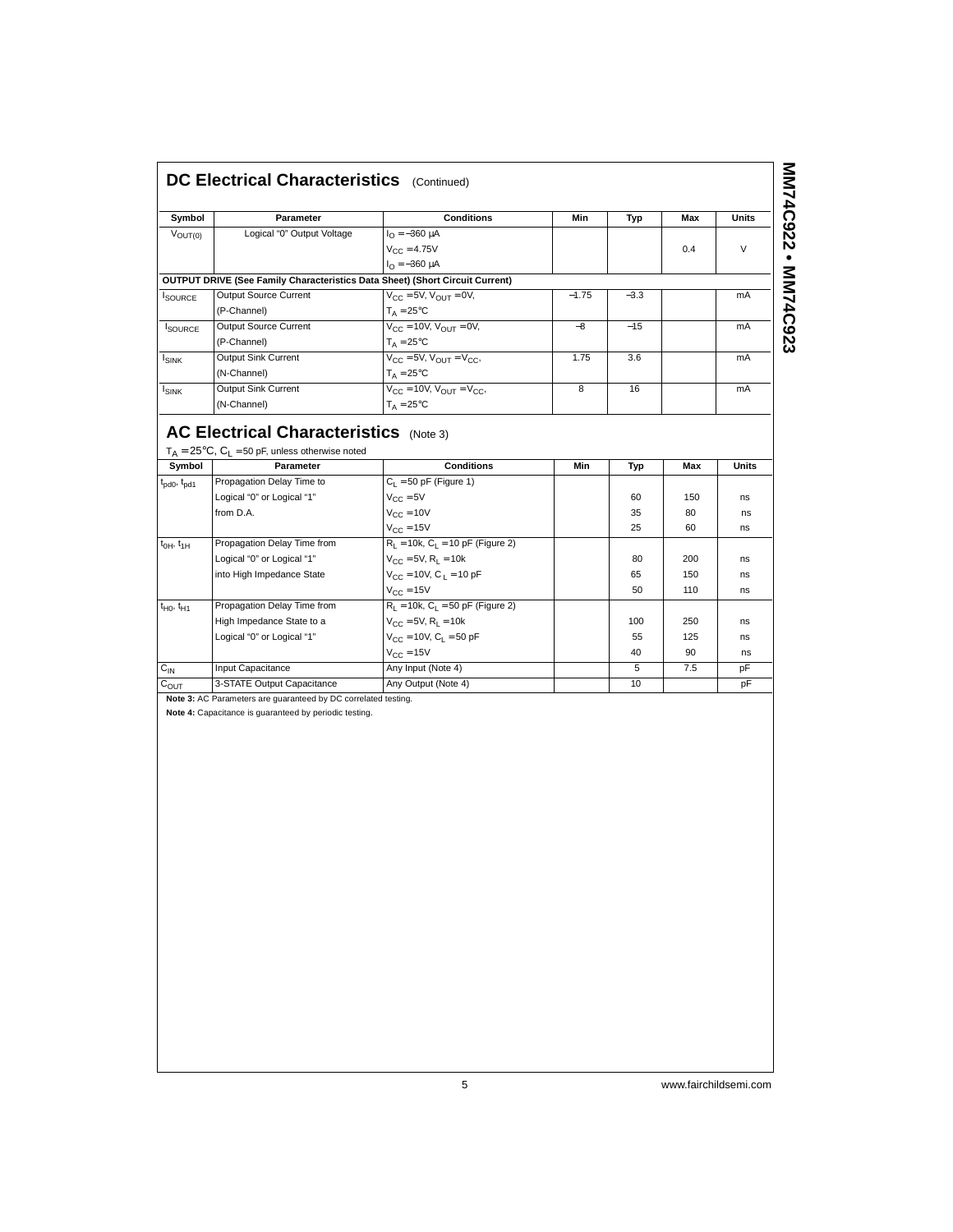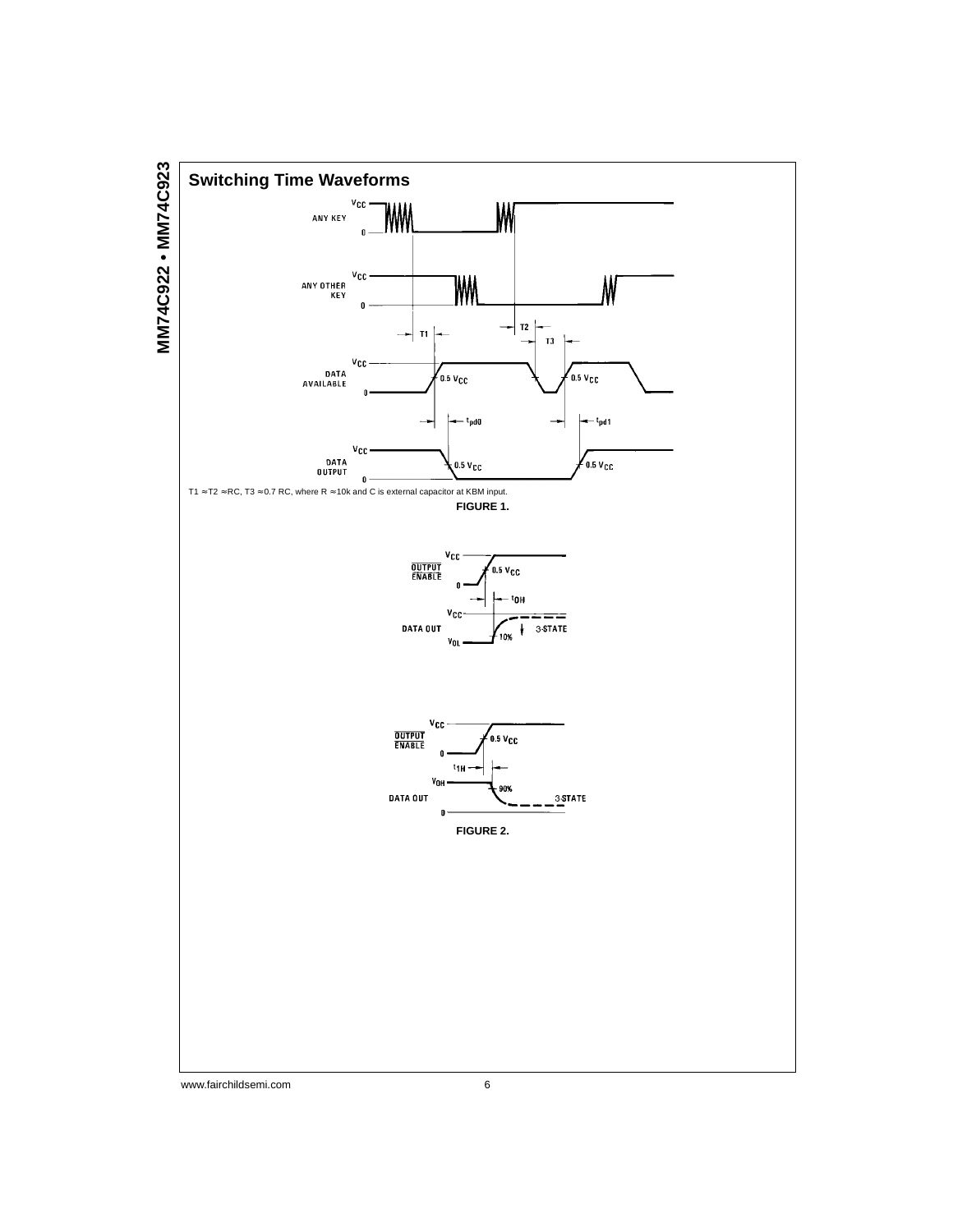

MM74C922 • MM74C923 **MM74C922 • MM74C923**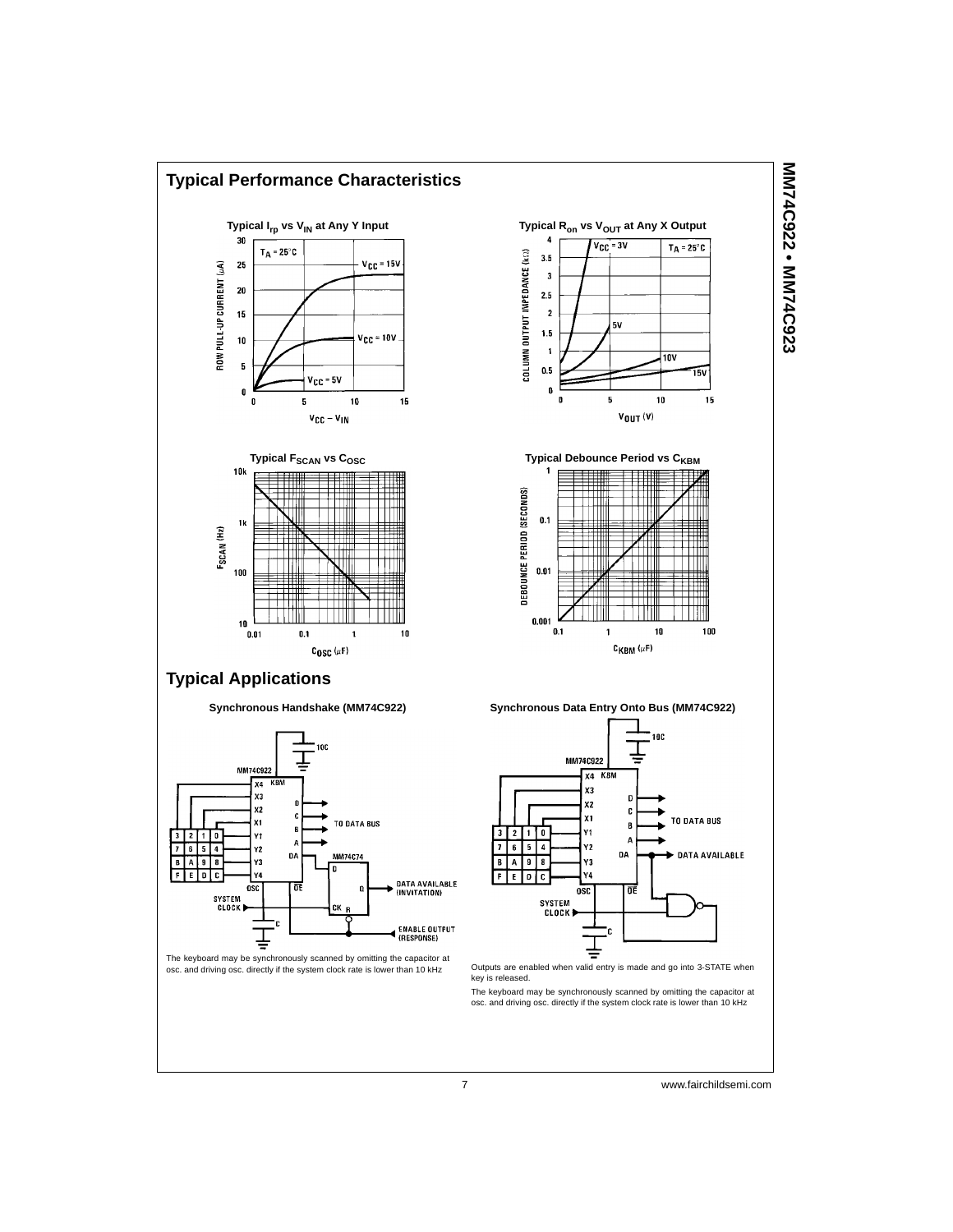



Outputs are in 3-STATE until key is pressed, then data is placed on bus. When key is released, outputs return to 3-STATE.



#### **Theory of Operation**

The MM74C922/MM74C923 Keyboard Encoders implement all the logic necessary to interface a 16 or 20 SPST key switch matrix to a digital system. The encoder will convert a key switch closer to a 4(MM74C922) or 5(MM74C923) bit nibble. The designer can control both the keyboard scan rate and the key debounce period by altering the oscillator capacitor,  $C_{OSE}$ , and the key bounce mask capacitor, C<sub>MSK</sub>. Thus, the MM74C922/MM74C923's performance can be optimized for many keyboards.

The keyboard encoders connect to a switch matrix that is 4 rows by 4 columns (MM74C922) or 5 rows by 4 columns (MM74C923). When no keys are depressed, the row inputs are pulled high by internal pull-ups and the column outputs sequentially output a logic "0". These outputs are open drain and are therefore low for 25% of the time and otherwise off. The column scan rate is controlled by the oscillator input, which consists of a Schmitt trigger oscillator, a 2 bit counter, and a 2–4-bit decoder.

When a key is depressed, key 0, for example, nothing will happen when the X1 input is off, since Y1 will remain high. When the X1 column is scanned, X1 goes low and Y1 will go low. This disables the counter and keeps X1 low. Y1

going low also initiates the key bounce circuit timing and locks out the other Y inputs. The key code to be output is a combination of the frozen counter value and the decoded Y inputs. Once the key bounce circuit times out, the data is latched, and the Data Available (DAV) output goes high.

If, during the key closure the switch bounces, Y1 input will go high again, restarting the scan and resetting the key bounce circuitry. The key may bounce several times, but as soon as the switch stays low for a debounce period, the closure is assumed valid and the data is latched.

A key may also bounce when it is released. To ensure that the encoder does not recognize this bounce as another key closure, the debounce circuit must time out before another closure is recognized.

The two-key roll-over feature can be illustrated by assuming a key is depressed, and then a second key is depressed. Since all scanning has stopped, and all other Y inputs are disabled, the second key is not recognized until the first key is lifted and the key bounce circuitry has reset. The output latches feed 3-STATE, which is enabled when the Output Enable  $(OE)$  input is taken low.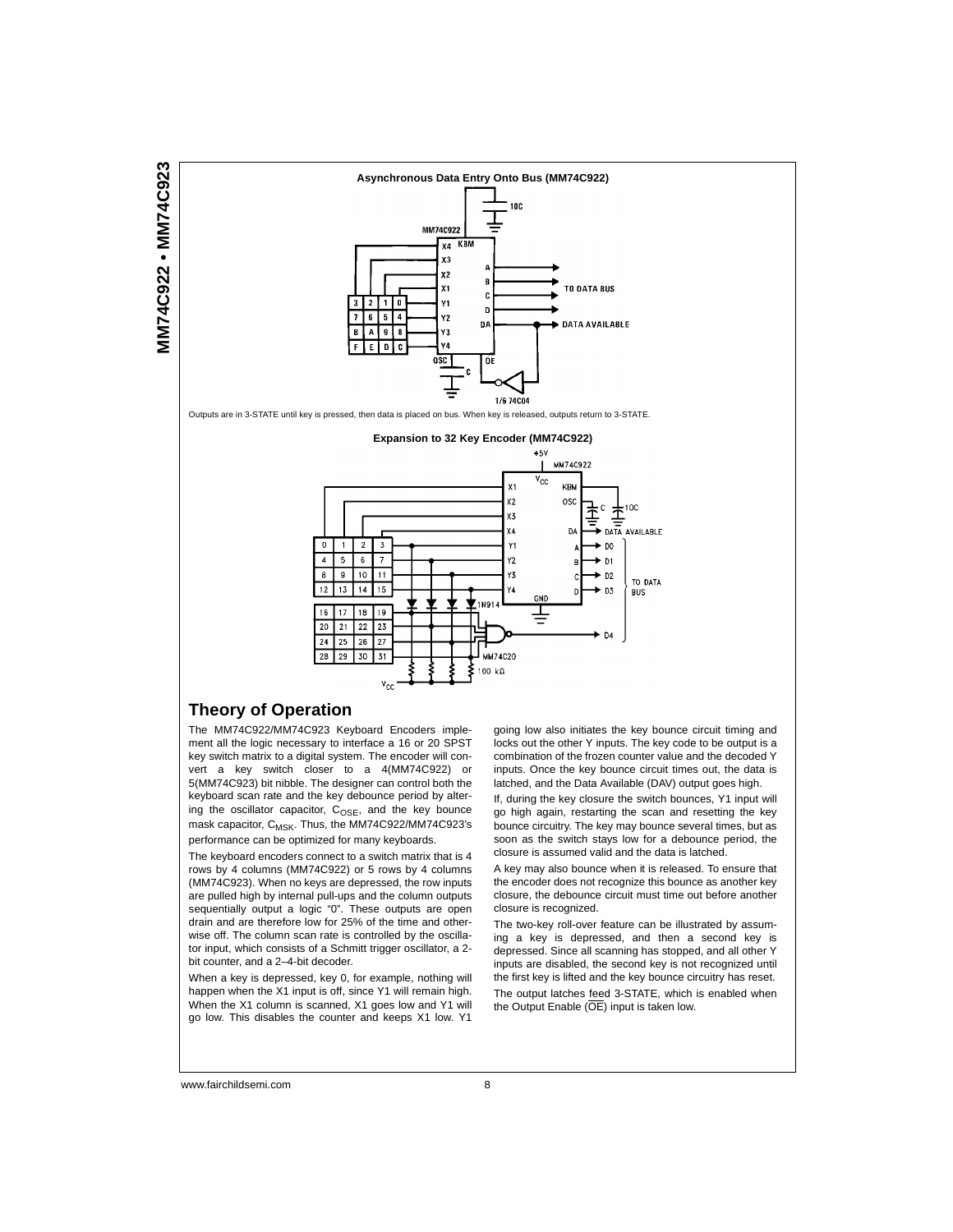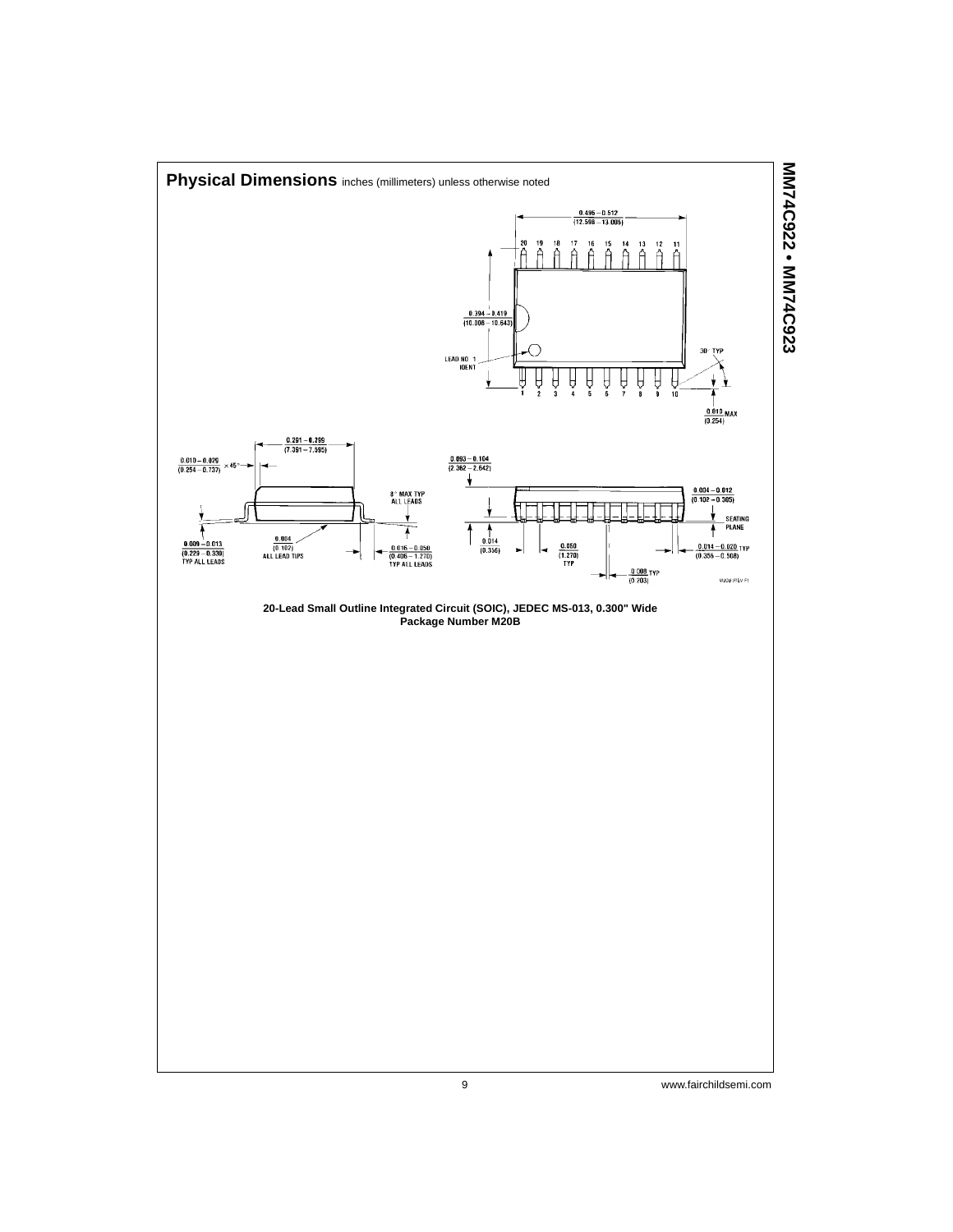